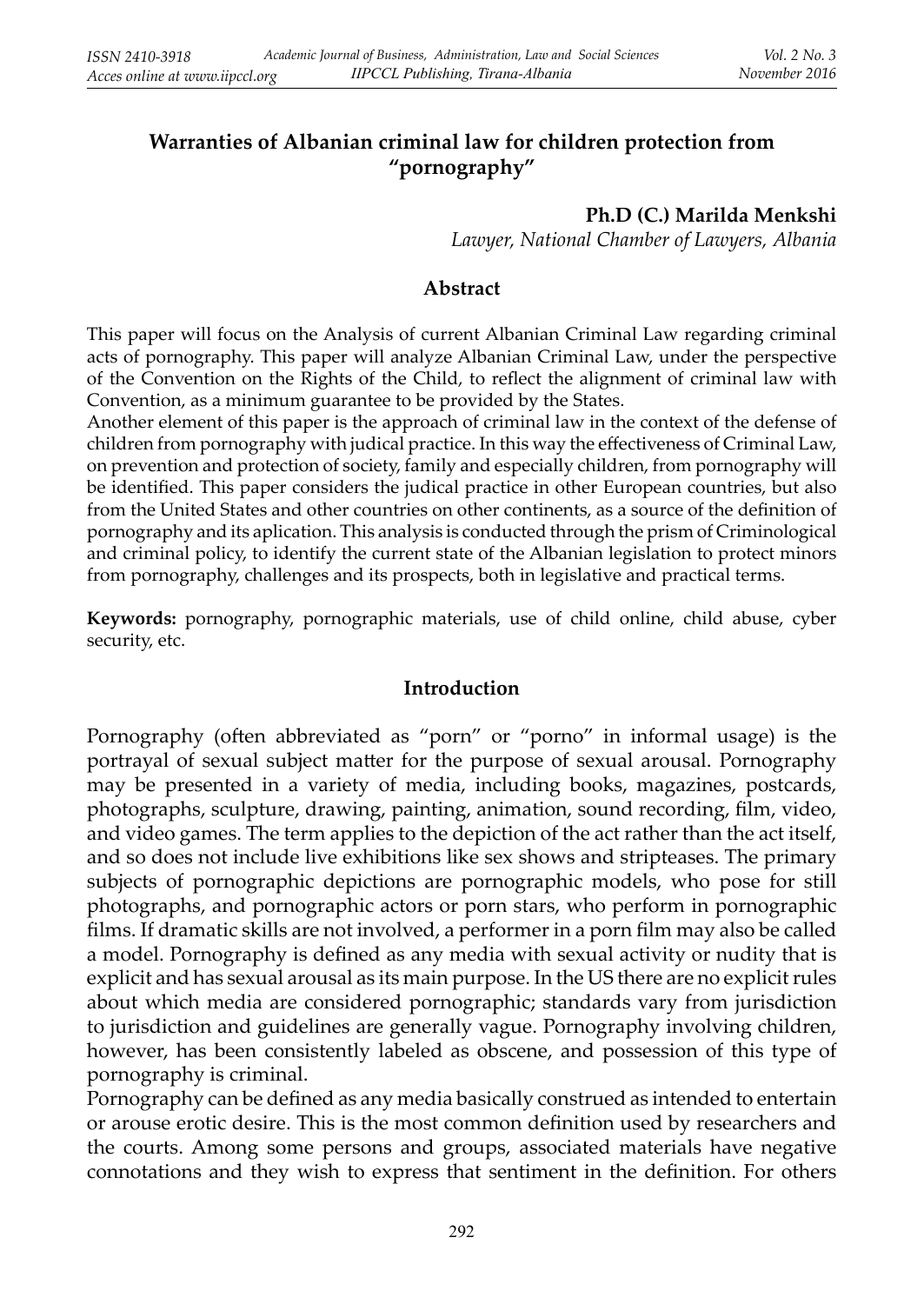pornography is viewed positively. In the United States these materials are legal under the First Amendment unless judged *obscene* in accordance with a so-called Miller standard (Milton, 2009).

The issue after the 1990's in the US was internet users and also children could see pornographic materials with no restriction. New laws on pornography were needed, not only in the US, but also in Europe. In the Albanian language this is a new word, borrowed from other languages. These actions qualified as pornography were identified as a criminal offense in the Criminal Code 1977.<sup>1</sup> As pf article 136 of this code, production, distribution and advertising works, pornographic publications, as well as trade with them or keeping them for the purpose of sale or distribution is forbidden.

After the democratic changes, Albanian legislation and the Albanian society has advanced in this context. The Penal Code of 1995 has forecasted pornography in relation to the minors and was later amended and adapted to the social needs and the additional warranties for children and society, against this offense.

If we refer to the judical practice, in the period 1995-2015 there is no case in the Court of Tirana for the offense of pornography.<sup>2</sup>

However, to assist in the identification of pornography, democratic societies have ratified international treaties and adopted laws, in particular to protect children from this type of action and to prevent them happening. Pornography is not just a legal problem or a court, but above all, is a social problem related to children and the future of a nation.

# **Warranties of international and national civil legislation for children protection from "pornography"**

The Convention on the Rights of the Child<sup>3</sup> is a general guarantee for the rights of children, but it also provides a protection to them, in particular from all forms of sexual exploitation and sexual abuse, and in particular, Article 34 letter c states: *"States Parties shall in particular take all appropriate measures at national, bilateral and multilateralism to prevent that children are used to display pornography or pornographic material."*

 In this sense the Constitution of the Republic of Albania has forecasted special attention for children from the state. $4$ 

Likewise with the Optional Protocol to the Convention on the Rights of the Child in connection with the sale of children, child prostitution and child pornography, obligations were provided for states party to amend criminal law and fully cover actions and activities foreseen in this Protocol as criminal offenses. In the case of pornography such obligation provided for in Article 3, paragraph 1, letter c. This legal norm is the reference in the case of identifying the elements of the offense as defined in Article 2 of this Protocol, letter c, which defines child pornography "Any representation, by whatever means of a child engaged in explicit sexual activities,

<sup>1</sup> *Albanian Criminal Law*, Law 5591, 15.06.1977.

 $2$  http://www.gjykatatirana.gov.al/

<sup>&</sup>lt;sup>3</sup> Albania has signed the Convention on 26 January 1990 and ratified, on  $02/27/1992$ .

<sup>&</sup>lt;sup>4</sup> The Constitution of the Republic of Albania 1998 (updated).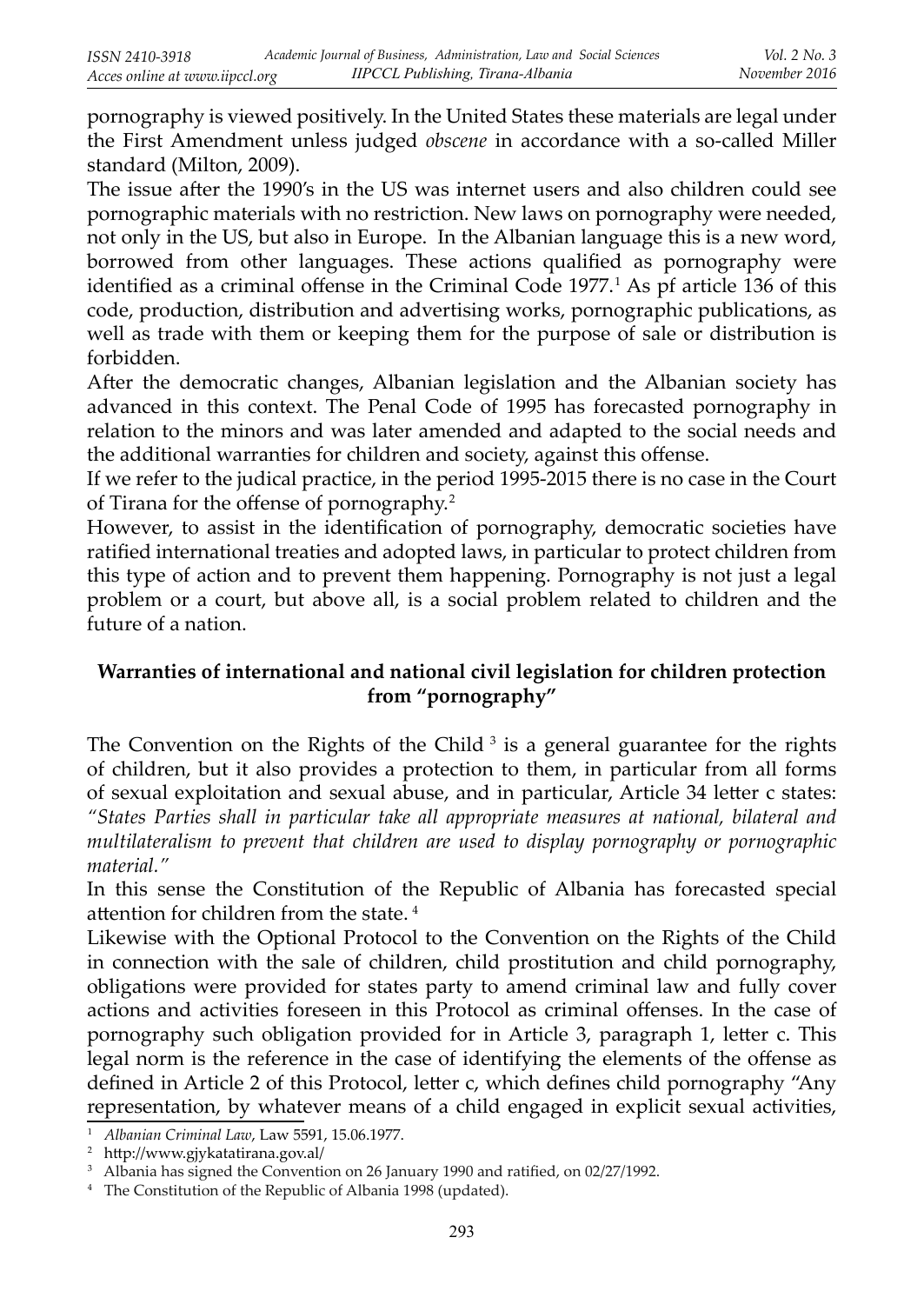real or simulated, or any of the sexual parts of a child for primarily sexual purposes". The Protocol obliges state parties to take measures for a more efficient justice, in such cases, not only through amendments to substantive criminal law, but also through the criminal procedure.

Also the adoption of the law on the rights of the child No. 10347 dated 14.11.2010 is a first step towards the protection on the rights of the child in general.

Law no. 97/2013 "On Audiovisual Media in the Republic of Albania" is suggested to be reviewed. The definition of "harmful content" may include content promoting or connected with goods and IT services, which can harm children.

The role of the Authority of Electronic and Postal Communications (AEPC), should be active with regard to the supervision of ISP services that may contain illegal content. AEPC should be given more power to regulate and supervise internet caffés. It suggested that cyber crime legislation should be reviewed. It should contain a definition of "child pornography on the Internet." The law also should consider as infringement actions that facilitate child pornography on the internet the following actions, such as: "making access to knowledge," "Friendship," "activation," help, "" support, "" attempt "and" aggravating circumstances."

 Cybercrime law should provide protection for someone who faces the entrance to "illegal" and "harmful" content by using the Internet for non-criminal purposes (ie, scientific and academic).

## **Analysis of criminal legislation regarding the protection of children from pornography and Albanian judicial practice, in relation to those of other developed countries.**

Article 117 of the Albanian Penal code regulates the offense of pornography. It was initially estimated without any regard to persons under 18 years old. However, the Criminal Code, unlike the Convention on the Rights of the Child uses the concept of a minor. Criminal law should unify the notion, with international acts that have defined and unified the concept of children. In this case Article 117 of the Criminal Code uses the terminology "a minor" as a concept to identify persons under the age of 18 years.

The offense of pornography can be shown by several forms such as production, distribution, advertising, import, selling and publication of pornographic materials in the premises of minors. If we refer to the concept of pornography, there is no definition in the Criminal Code. However, in these cases, practitioners of law may refer to Article 2, letter c, of the Optional Protocol to the Convention on the Rights of the Child, regarding the sale of children, child prostitution and child pornography. Exactly, it qualifies as pornography use whatever means, where one child is involved in activities involving real or simulated sexual, or any demonstration of child sexual parts, primarily for sexual purposes.

In this context, the decision of the District Court of Tirana, describes pornography as a criminal offense provided by article 117 of the Criminal Code.<sup>5</sup> Materials found consisted of photos and videos of minors aged 4 to 8 years old. The Court decided,

<sup>5</sup> Decision no 1048 dated 05.04.2016 of District Court of Tirana.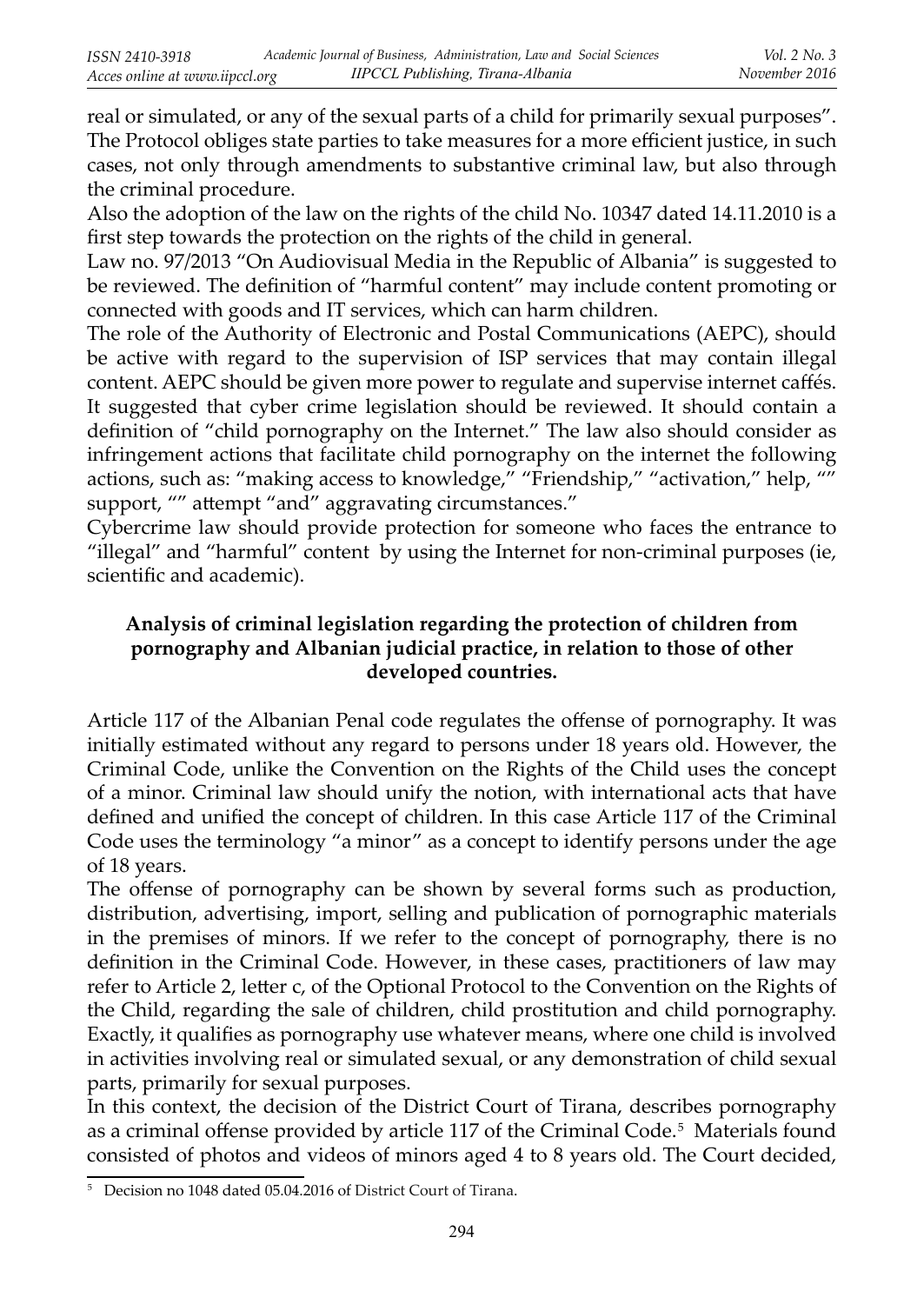that the offense was carried out by the defendant with serious, active, illegal, and concrete actions, by downloading photos and videos containing child pornography in his computer.

Despite the fact and lack of Albanian judicial practice regarding this offense it can not be concluded that in Albania there are no cases of pornography. Internet and technology has made Internet unsafe for children and the access to material which is broadcasted illegally on the social network. For these reasons these cases are difficult to be identified in practice. If we refer to the Alternative Reporting of the Convention on the Rights of the Child 2004-2009, it can be stated that: There are not any identified offenses of abuse or mistreatment or sexual exploitation, and for more pornography, in the policy statistics.

In comperison with the Albanian state legal and judicial practice, developed countries have a different approach and also the structures that are in the first contact with the reporting or identification of this offense too. Based on data from Denmark, Sweden, West Germany and the U.S.A for which ample data were available at the time, Kutchinsky showed that for the years from approximately 1964 to 1984, as the amount of pornography increasingly became available, the rate of rapes in these countries either decreased or remained relatively level (Milton, 2010).

Studies of Croatia (Landripet, Stulhofer, & Diamond, 2006), and of the United States and China also showed significant decreases in rape as pornography became increasingly available (Diamond, 1999). To add to these data it should be mentioned that yet unpublished studies from Poland (Diamond, in preparation), Finland (Diamond & Kotula, in preparation), and the Czech Republic (Diamond, Weiss, & Jozi& ova, in press) also similarly found that as the availability of pornography increased the incidence of sex crimes decreased.

### **Conclusions**

Pornography is not just a legal problem or a court, but above all, is a social problem related to children and the future of a nation. Article 117 of the Albanian Criminal Code does not provide, as an aggravating circumstance when the child is exposed and identified as such in the public and caused such consequences in terms of its emotional and psychological development. Even if there is a lack of judicial practice for pornography, we still cannot come to a conclusion regarding the need for further improvements to the Criminal Code. However, the Albanian Criminal Code has undergone other changes and improvements related to cybercrime, which has an integral connection with the criminal offense of pornography.

Despite the fact and lack of Albanian judicial practice regarding this offense it cannot be concluded that in Albania there are no cases of pornography. Developments of the Internet and technology have made the Internet use unsafe for children and the access to material which is broadcasted illegally on the social network. For these reason these cases are difficult in practice to be identified.